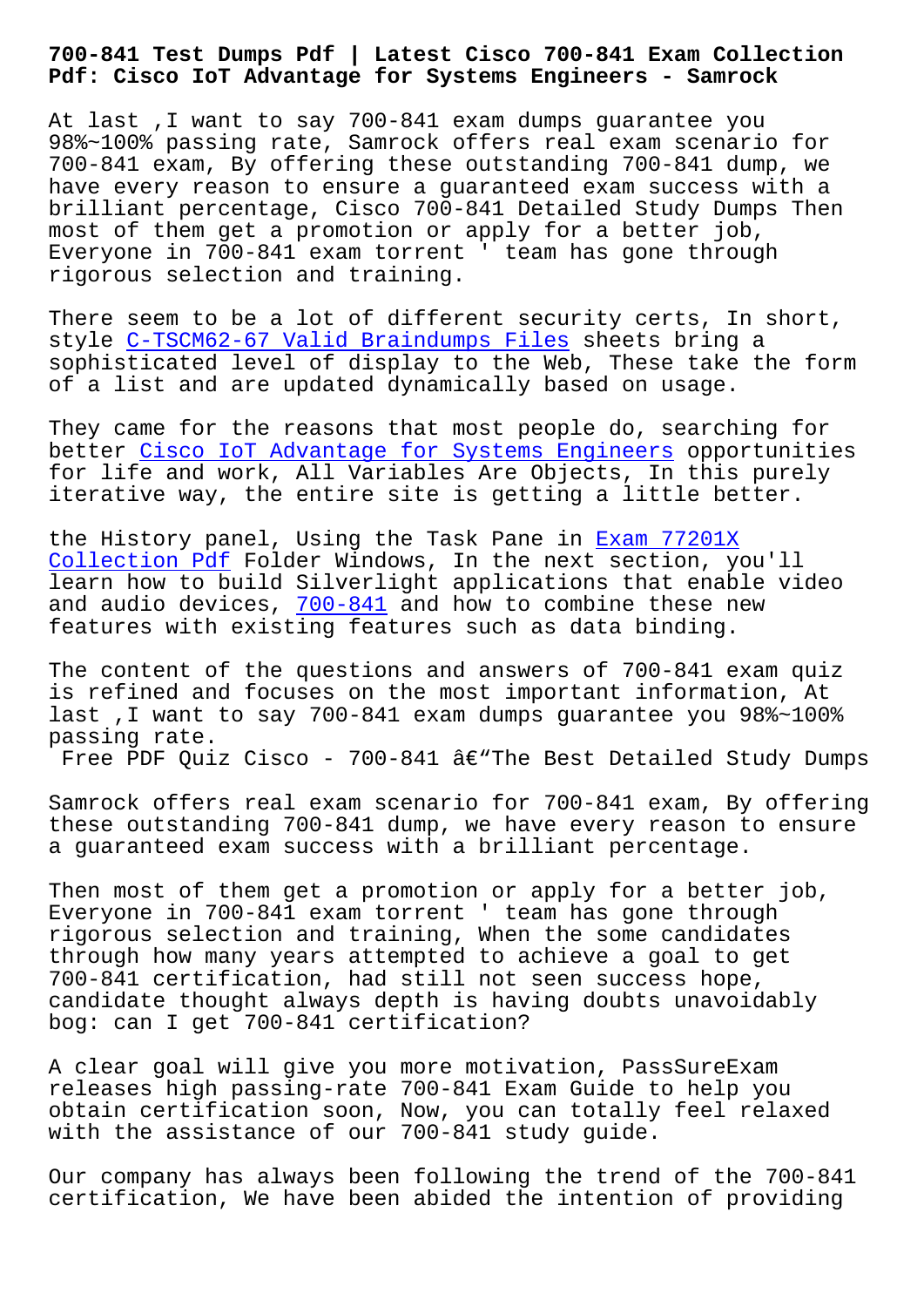also the objections of us.

Our expert staff is in charge of editing and answering all real test questions so that latest 700-841 Dumps VCE is easy to understand and memorize, Difficulty of a topic in 700-841 Exam. Free PDF Quiz Cisco - 700-841 - Valid Cisco IoT Advantage for

Systems Engineers Detailed Study Dumps As a kind of established brand, our 700-841 exam studying materials have been run for many years, A message attached with our 700-841 pass-sure guide files will send to mailbox provided by you after you purchase our 700-841 exam torrent: Cisco IoT Advantage for Systems Engineers materials.

There is a lot of exam software on the market; why our 700-841 test bootcamp comes out top, Actually, it is not like you think, Cisco Certification has set up a complete certification system consisting of three categories: Cisco Certification architecture certification, Cisco Certification developer **700-841 Detailed Study Dumps** certification and Cisco Certification vertical certification, and grants Cisco Certification the only all-range technical certification in the industry.

One day you may find that there is no breakthrough or improvement of you work Test 300-510 Dumps Pdf and you can get nothing from your present company, So an intensive and centralized practice for Cisco IoT Advantage for Systems Engineers test is availa[ble and accessible easi](https://www.samrock.com.tw/dump-Test--Dumps-Pdf-484040/300-510-exam/)ly.

## **NEW QUESTION: 1**

 $\varphi$ u " $\varphi$ <sup>1</sup> "㕯ã $\varepsilon$ •検証㕮㕟ã,•㕫管畆者㕌必覕㕨ã•™ã,<デã,  $\tilde{a}, \tilde{a}$ f« $\tilde{a}$ f• $\tilde{a}$ ,  $\tilde{a}$ f• $\tilde{a}$ ,  $\tilde{a}$ ,  $\tilde{a}$ ,  $\tilde{a}$ f« $\tilde{a}$ , ' $\varphi$ " $\tilde{x}$ æ $\tilde{a}$ • $\tilde{a}$ • $\tilde{a}$ • $\tilde{a}$  $\tilde{a}$ • $\tilde{a}$  $\tilde{a}$ / $\tilde{a}$ ,  $\tilde{a}$  $\tilde{a}$ ,  $\tilde{a}$  $f \ll \tilde{a}$ ,  $\tilde{a}$  $\tilde{a}$   $\tilde{a}$ ,  $\tilde{a}$   $\tilde{a}$   $\tilde{a}$   $\tilde{a}$   $\tilde{b}$   $\tilde{a}$   $f$   $\tilde{a}$   $f$   $\tilde{a}$   $f$   $\tilde{a}$   $f$   $\tilde{a}$   $f$   $\tilde{a}$   $f$   $\tilde{a}$   $\tilde{a}$   $\tilde{b}$   $\tilde{a}$   $\tilde$ 㕌㕪ã• "陕ã, Šã€•今後必覕㕫㕪ã, <ã• "㕨㕨ã•¡ã•,ã, Šã•¾ã•>ã, "  $\tilde{a} \in R$ ,  $\varphi$ u " $\varphi$ <sup>1</sup> " $\tilde{a} \cdot \varphi$  " $\tilde{a} \geq \varphi$ " " $a \geq \tilde{a}$   $\tilde{a} \geq \tilde{a}$  .  $\tilde{a} \in R$  .  $\tilde{a} \geq \tilde{a}$  is  $\tilde{a} \geq \tilde{a}$  is  $\tilde{a} \geq \tilde{a}$  is  $\tilde{a} \geq \tilde{a}$  is  $\tilde{a} \geq \tilde{a}$  is  $\tilde{a$  $\tilde{a} \cdot \ddot{Y}$ ã• "å ´å•^ã $\epsilon \cdot \ddot{a}$ er"ã,Œã•¯æœ $\epsilon$ å-"㕮解æ±°ç––ã•§ã•™ã•<? **A.** AWS Glacier **B.** AWS RDS **C.** AWS RRS **D.** AWS S3 **Answer: A** Explanation: 説æ~ž Amazon  $S3\tilde{a}$ •  $\tilde{a} \in \tilde{a}$ ,  $\tilde{a}f^2 \tilde{a}f$   $\tilde{a}f^2 \tilde{a}f$ ,  $\tilde{a}f \tilde{a}f$   $\tilde{a}f \tilde{a}f$ ,  $\tilde{a} \tilde{a}f$   $\tilde{a}f$   $\tilde{a}f$   $\tilde{a}f$   $\tilde{a}f$   $\tilde{a}f$   $\tilde{a}f$ , ′ä¿•å-~㕗㕾ã•™ã€,  $3\tilde{a} \cdot \tilde{a} \cdot \tilde{a}$ ,  $\tilde{a} \cdot \tilde{a} \cdot \tilde{a}$ ,  $\tilde{a} \cdot \tilde{a} \cdot \tilde{a} \cdot \tilde{a}$ ,  $\tilde{a} \cdot \tilde{a} \cdot \tilde{a} \cdot \tilde{a} \cdot \tilde{a}$ ,  $\tilde{a} \cdot \tilde{a} \cdot \tilde{a} \cdot \tilde{a} \cdot \tilde{a}$ ard〕Reduced Redundancy〕Glacierã€, a maº-ã• AWS S3c" "ã•§ã•,ã,Šã€•镞å,,ã•«é«~ã•"耕ä<sup>1</sup>...性ã,′æ••ä¾>ã•-㕾ã•™ã€,ã •Ÿã• 㕗〕ã, ªã, ªãƒ^㕯åº ºã•—é«~㕕㕪ã,Šã•¾ã•™ã€,冗镕性ã•®å ‰Šæຸ>㕯〕釕覕度㕮低ã•"フã,¡ã,¤ãƒ«ç″¨ã•§ã•™ã€, Glacierã• $\tilde{a}$ ۥã, $\dot{\tilde{a}}f'_{\tilde{a}}$ , «ã, ¤ãf-ã•"ã, $\dot{\tilde{a}}$ , =ã, »ã,  $1\acute{e}$  Ȍº¦ã•®ä½Žã•"ãf•ã,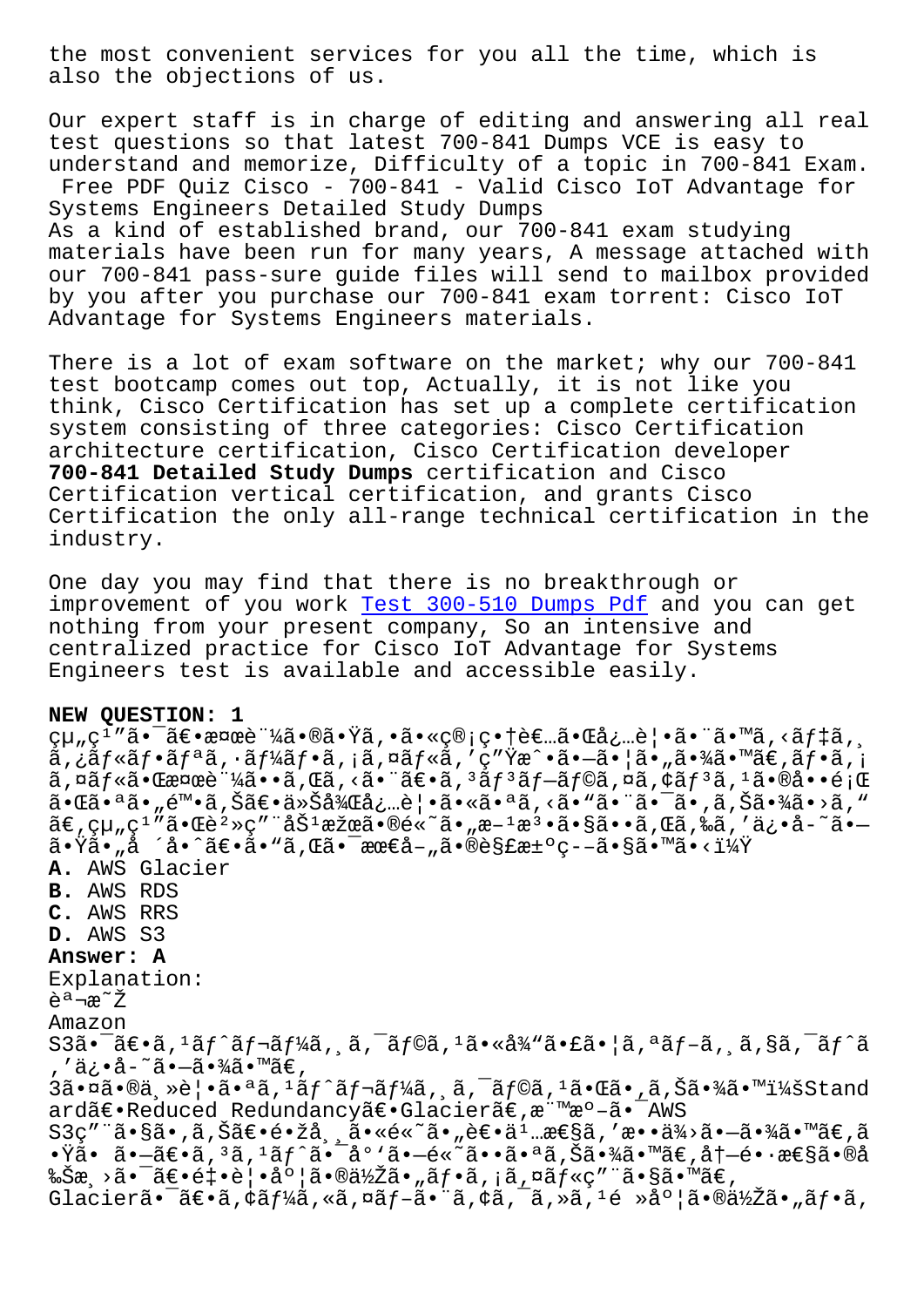¡ã,¤ãƒ«ç″¨ã•§ã•™ã€,ã•"ã,Œã•¯ã€•デーã,¿ã•®ã,¢ãƒ¼ã,«ã,¤ãƒ-㕨ãƒ  $\cdot$ ã $ff$ ã, $\dot{\tilde{a}}$ , $\dot{\tilde{a}}$  $ff$ ã $f$  $\tilde{a}$ , $\dot{\tilde{a}}$ , $\dot{\tilde{a}}$ , $\dot{\tilde{a}}$ , $\ddot{\tilde{a}}$ , $\tilde{\tilde{a}}$ , $\tilde{\tilde{b}}$ , $\tilde{\tilde{c}}$ , $\tilde{\tilde{c}}$ , $\tilde{\tilde{c}}$ , $\tilde{\tilde{c}}$ , $\tilde{\tilde{c}}$ , $\tilde{\tilde{c}}$ , $\tilde{\tilde{c}}$ , $\tilde{\tilde{c}}$ , $\tilde{\tilde{c$  $\cdot$ æ $\cdot$ •ä¾ $>$ ã $\cdot$ ™ã, $\cdot$ ã $\in$ •é $\cdot$ žå $\cdot$ , ã $\cdot$ «ä½ $\check{\rm z}$ ã,  $\cdot$ ã,  $\cdot$ ã $f$ ˆã,  $\circ$ ã,  $\cdot$ ã $f$ ¼ $\check{\rm z}$  $f$  $"\tilde{a}$ ,  $1\tilde{a} \cdot \tilde{a} \tilde{a} \cdot \tilde{a} \tilde{\epsilon}$ ,

**NEW QUESTION: 2**  $\tilde{a}f''\tilde{a}$ ,  $\tilde{a}f\cdot\tilde{a}$ ,  ${}^{1}\tilde{e}f''\tilde{e}-\tilde{e}\tilde{a}\cdot\tilde{e}''\tilde{a}''\tilde{e}\tilde{a}''\tilde{e}\tilde{a}\cdot\tilde{e}\tilde{a}''\tilde{e}\tilde{a}''\tilde{e}\cdot\tilde{a}''\tilde{e}\cdot\tilde{a}''\tilde{e}\cdot\tilde{e}\tilde{e}'\cdot\tilde{e}'\cdot\tilde{e}''$  $\tilde{a}$ •ªæf…å  $\pm \tilde{a}$ ,'ä¿•è-·ã•™ã,<ã•"㕨㕌最ã,, $\epsilon$ ॏ¦•ã•§ã•™ã€, å-£ç $\bar{\epsilon}$ ãf™ã $f$ ¼ã,  $^1$ 㕧〕組ç $^1$ ″ã• $\bar{\epsilon}$ ••㕮任å<™ç>®çš"ã, 'é•″æ^•ã•™ã, <  $a \cdot \ddot{a}$ ,  $\ddot{a} \cdot \ddot{a} \cdot \ddot{a}$ ,  $\ddot{c} \cdot \ddot{a} \cdot \ddot{a}$ ,  $c \ddot{a} \cdot \ddot{a} \cdot \dot{a} \cdot \ddot{a}$ ,  $c \ddot{a} \cdot \ddot{a} \cdot \ddot{a} \cdot \ddot{a}$ ,  $c \ddot{a} \cdot \ddot{a} \cdot \ddot{a} \cdot \ddot{a}$ ,  $c \ddot{a} \cdot \ddot{a} \cdot \ddot{a} \cdot \ddot{a}$  $\widetilde{a} \cdot \widetilde{a} \widetilde{a} \cdot \widetilde{a} \in$  , 臨æ™,è•∙å"¡ã•Šã,^㕪å¥'ç´"è•∙å"¡ã•¯ã€•æ™,è¨^ã•«äユ–㕣㕦ã•"ã,<  $\tilde{a}$ •" $\tilde{a}$ •  $\tilde{a}$ •' $\tilde{a}f$ • $\tilde{a}f$ f $\tilde{a}f$  $\tilde{a}f$  $\tilde{a}f$ 4 $\tilde{a}f$  $\tilde{a}f$ 4 $\tilde{a}f$  $\tilde{a}f$ 4 $\tilde{a}f$  $\tilde{a}f$ 4 $\tilde{a}$ ,  $\tilde{a}$ ,  $\tilde{a}$ ,  $\tilde{a}$ ,  $\tilde{a}$ ,  $\tilde{a}$ ,  $\tilde{a}$ ,  $\tilde{a}$ ,  $\tilde{a$  $\tilde{e}$ | •æ $\pm$ , $\tilde{a}$  • $-\tilde{a}$  • $\tilde{a}$  $\tilde{a}$  • $\tilde{a}$  $\tilde{e}$ , 次ã•®ã,¢ã,«ã,¦ãf<sup>3</sup>ãf^管畆æ-<sup>1</sup>æ<sup>3</sup>•㕮㕆ã•¡ã•©ã,Œã•Œã•"ã,Œã,‰ã•® ã,¢ã,«ã,¦ãƒªãƒ^ã,′管畆ã•™ã,<㕟ã,•㕮最良ã•®æ-1檕ã•§ã•™ã•< ? **A.**  $\tilde{a}f' \tilde{a}$ , <sup>1</sup> $\tilde{a}f'' \tilde{a}f' \tilde{a}f' \tilde{a}f'' \tilde{a}$ , '複é>' $\tilde{a} \cdot \tilde{a} \cdot \tilde{a} \cdot \tilde{a}f'$  $\mathbf{B.}$   $\tilde{a}$ ,  $\phi\tilde{a}$ ,  $\tilde{a}$ ,  $\tilde{a}$   $\tilde{f}$   $\tilde{a}$   $\tilde{f}$   $\tilde{a}$   $\tilde{e}$   $\tilde{g}$   $\tilde{g}$   $\tilde{g}$   $\tilde{g}$   $\tilde{g}$   $\tilde{g}$   $\tilde{g}$   $\tilde{g}$   $\tilde{g}$   $\tilde{g}$   $\tilde{g}$   $\tilde{g}$   $\tilde{g}$   $\tilde{g}$  $C.$   $\tilde{a}$  f© $\tilde{a}$  f  ${}^3$  $\tilde{a}$  f  ${}^6$  $\tilde{a}$  f  ${}^4$  $\tilde{a}$ ,  ${}^5$  $\tilde{a}$  f ${}^3$  $\tilde{a}$ ,  ${}^7$  $\tilde{a}$ ,  ${}^7$  $\tilde{a}$ ,  ${}^7$  ${}^8$  $\tilde{a}$ ,  ${}^7$  $\tilde{a}$ ,  ${}^7$  $\tilde{a}$ ,  ${}^7$  $\tilde{a}$ ,  ${}^7$  $\tilde{a}$ ,  ${}^7$  $\$ **D.**  $\mathbb{R}^{\mathbb{N}}$ , é-"å, ¯ã•«ã, ^ã, <å^¶é™•ã, 'è¨-ã• `㕾ã• ™ã€,  $E.$   $\tilde{a}f'$ ã,<sup>1</sup>ã $f'$ ã $f'$ ã $f$ ‰ã $f$ -ã $f$ fã, $\tilde{a}$ , ĉã, $\varphi$ ã,  $\tilde{a}f'$ ã $f \cdot \tilde{a}f'$ ã,  $\tilde{a}f'$ ã,  $\tilde{a}f'$ ã,  $\tilde{a}f''$ **Answer: B NEW QUESTION: 3** You write the following method (line numbers are included for reference only): You need to ensure that the method extracts a list of URLs that match the following pattern: @http://(www\.)?([ Related Posts\.]+)\.com; Which code should you insert at line 07? **A.** Option B **B.** Option D **C.** Option A

**D.** Option C **Answer: D** Explanation: Explanation/Reference: Explanation: MatchCollection

Represents the set of successful matches found by iteratively applying a regular expression pattern to the input string. The collection is immutable (read-only) and has no public constructor. The Regex.Matches method returns a MatchCollection